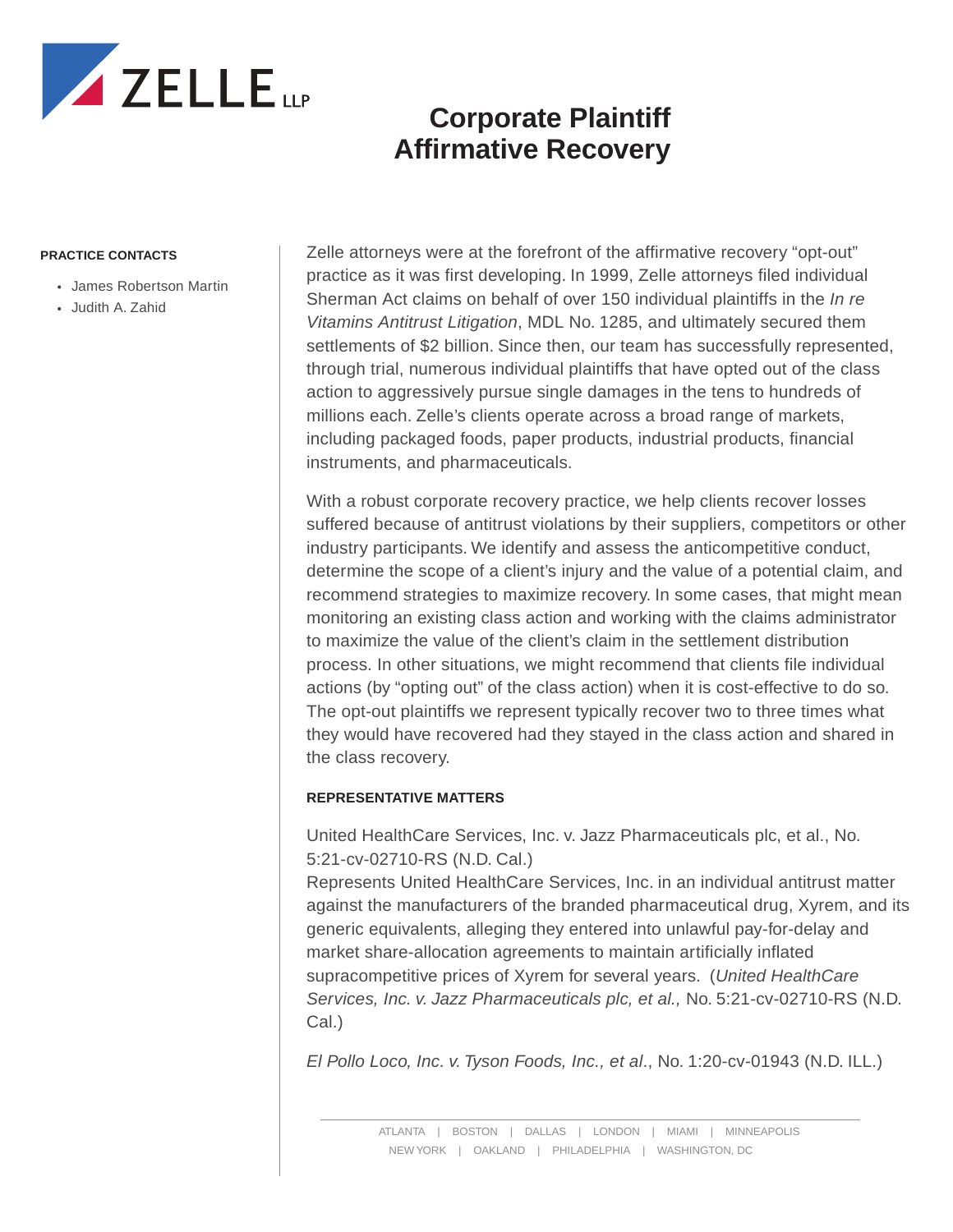

# **Corporate Plaintiff Affirmative Recovery**

Represented El Pollo Loco, Inc. in an individual antitrust matter against the nation's major broiler chicken suppliers, alleging a capacity-reduction and price-fixing conspiracy; this matter has been consolidated with *In re Broiler Chicken Antitrust Litigation*, No. 1:16-cv-08637.

*United HealthCare Services, Inc. v. Actavis Holdco U.S., Inc., et al*., No. 2:19-cv-00629-CMR (E.D. Pa.).

Represents United HealthCare Services, Inc. in three individual antitrust matters against the makers of more than 200 generic pharmaceutical drugs, alleging a widespread price-fixing and market allocation conspiracy; this matter has been consolidated with *In re: Generic Pharmaceuticals Pricing Antitrust Litigation*, MDL No. 2724. (*United HealthCare Services, Inc. v. Actavis Holdco U.S., Inc., et al*., No. 2:19-cv-00629-CMR (E.D. Pa.))

*In re LIBOR-Based Financial Instruments Antitrust Litigation*, MDL No. 2262, No. 1:11-md-02262 (S.D.N.Y.).

Representing Freddie Mac and the FDIC as Receiver for 39 Closed Banks and serves as liaison counsel for more than two dozen DAPs). Freddie Mac and the FDIC allege, among other things, that defendants' horizontal conspiracy reduced product quality in the market for interest-rate benchmarks.

*United HealthCare Services, Inc. v. Celgene Corp*., 0:20-cv-00686-DSD-ECW (D.N.J.)

Represents United HealthCare Services, Inc. in an individual antitrust matter against Celgene, alleging it engaged in generic exclusion tactics to maintain its monopoly pricing of the drugs Revlimid and Thalomid.

*United HealthCare Services, Inc. v. Cephalon, Inc., et al*., No. 2:17-cv-00555(E.D. Pa.).

Represented United HealthCare Services, Inc. in an individual antitrust matter against the makers of the branded pharmaceutical drug Provigil and its generic equivalents. The suit alleged a successful pay-for-delay scheme that kept lower-priced generics off the market for several years, allowing the brand manufacturer to continue charging inflated monopoly prices that caused United HealthCare Services, Inc. substantial damages.

*In re Vitamins Antitrust Litigation*, MDL No. 1285, Misc. No. 99-197 (D.D.C.).